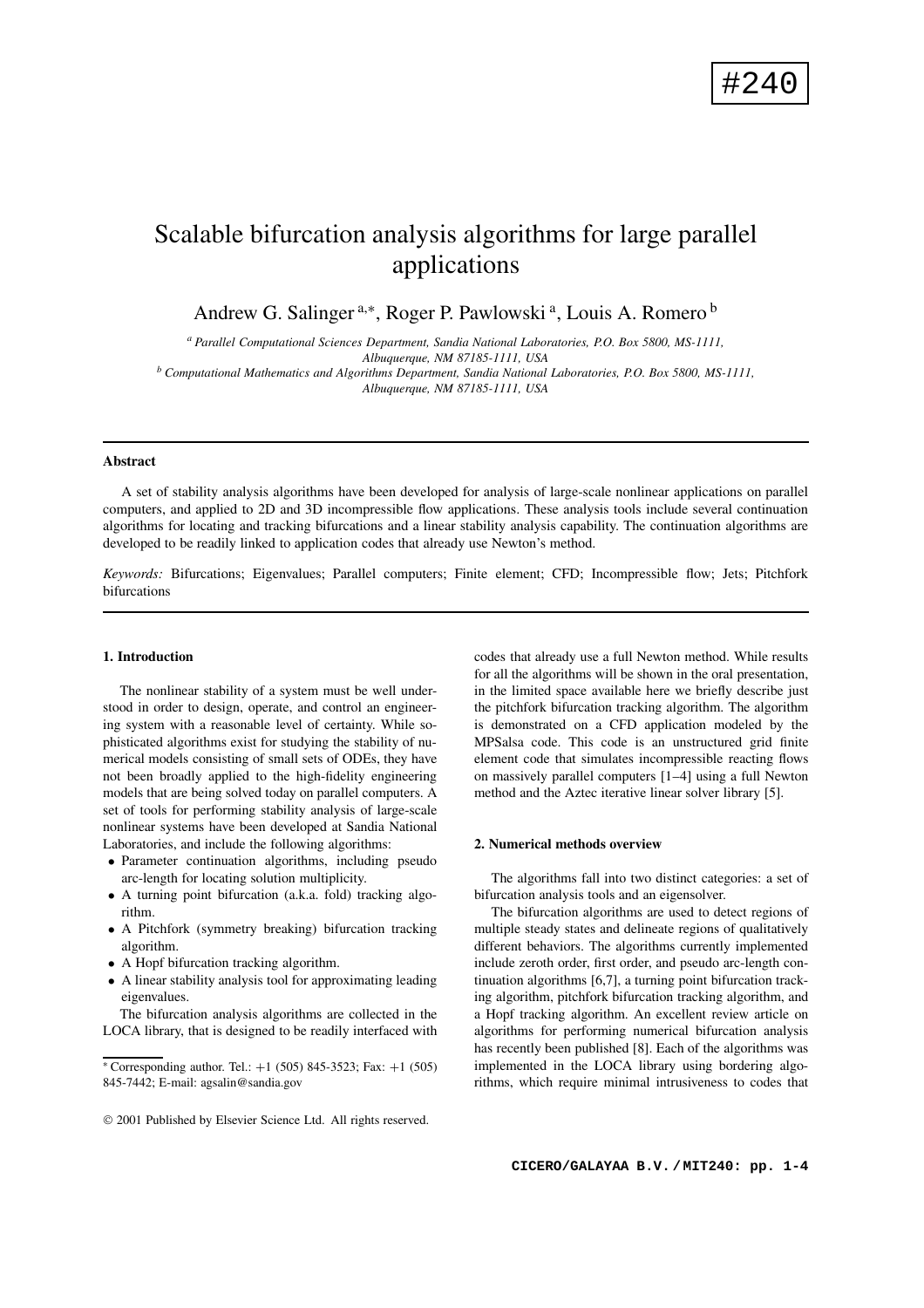are already set up to do a fully coupled Newton method. All routines except the Hopf bifurcation tracking algorithm where written to have just three main calls to the application code: (1) calculate a residual vector given a solution vector and a parameter value; (2) calculate a Jacobian matrix given a solution vector and a parameter value; and (3) solve a linear system given a Jacobian matrix and right hand side. Since the linear systems all involve the same Jacobian matrix as solved by the steady-state code, these algorithms do not require modification of the matrix fill routine, sparse matrix allocation, or parallel communication maps. The Hopf tracking algorithm also requires the computation of a mass matrix (the coefficient matrix of the time derivative terms) and a linear solver for a complexvalued matrix [9].

Due to limited space, only the outline of the pitchfork bifurcation tracking algorithm will be shown. The algorithm is an extension of a usual Newton iteration for reaching a steady-state solution vector  $x$  for a given parameter *p*, which is to solve

$$
R(x, p) = 0 \quad \text{with Newton iteration } J\delta x = -R \tag{1}
$$

where  $R$  is the residual equations from the PDE discretization, **J** is the Jacobian matrix, and  $\delta x$  is the update to the latest estimate of the solution vector.

To locate a pitchfork bifurcation, we want to find the point on the symmetric solution branch where one eigenvalue is zero. We use these conditions to formulate a Newton method. To start the algorithm, a vector  $\Psi$  that is antisymmetric with respect to the symmetry that is broken at the pitchfork is required. This vector is generated using an eigensolver, by calculating the eigenvector associated with the eigenvalue that is crossing zero at the pitchfork. The algorithm consists of a system of system of  $2N_x + 2$ unknowns  $(x, n, \varepsilon, \text{ and } p)$ , where  $N_x$  is the length of x (and the order of  $J$ ),  $n$  is the null vectors at the pitchfork bifurcation, and  $\varepsilon$  is a slack parameter representing the asymmetry in the system. (If the numerical system is truly symmetric, then the algorithm will drive  $\varepsilon$  to zero, but if there is a slight asymmetry in the problem — perhaps due to a nonuniform mesh — then  $\varepsilon$  will be nonzero.) The  $2N_x + 2$  equations specifying the pitchfork bifurcation are,

$$
R(x, p) + \varepsilon \Psi = 0
$$
  

$$
\mathbf{J}(x, p)n = 0
$$
  

$$
\langle x, \Psi \rangle = 0
$$
  

$$
l'n = 1
$$
 (2)

The first equation specifies that the solution is a steady state when the slack parameter is driven to zero, and the second equation specifies that the system is singular. The third equation (containing an inner product) forces the solution vector  $x$  to be off of the asymmetric branches, and the last equation normalizes the length of the null vector. The form of  $l^t$ , often chosen to be  $\Psi$ , can be chosen by the user.

This algorithm does not require the user to formulate the pitchfork problem different from the physical problem. The symmetry is found by the eigensolver. An alternative approach requires the user to specify the symmetry being broken through meshing and boundary conditions. This involves more user intervention and in some cases can be difficult to implement, when the boundary conditions destroy the sparsity pattern of the finite element method.

These equations are solved using a Newton method using Ψ as an initial guess for *n*. A bordering algorithm is used to solve the Newton step that requires six linear solves of the matrix **J**, and is equivalent to solving the size  $2N_x + 2$  once. The biggest numerical difficulty in solving for bifurcations using a bordering algorithm is that we use an iterative solver (which is required for efficient solves of large systems) to solve the same matrix which we are driving singular. However, we have found the iterative solvers work well unless we try to locate the bifurcation to more than 4 digits of accuracy.

The algorithms and parallel implementation of linear stability analysis algorithms have been detailed in published articles [10–12]. A linearization of the problem about a steady state leads to a generalized eigenvalue problem. A Cayley transformation is used to transform the eigen spectrum in a way that an Arnoldi iteration will converge to the eigenvalues of interest. We use the ARPACK library to perform the Arnoldi iteration [13,14]. The main computational hurdle for a scalable algorithm is the solution of the linear set of equations to sufficient accuracy with an parallel iterative matrix solver. Details are found in a previous paper, which contains the approximation of the 6 rightmost eigenvalues of an order 4 million unknown reactor analysis problem [11].

## **3. Application of scalable stability analysis**

To briefly illustrate the scalable bifurcation analysis capabilities, we present results for the symmetry breaking of two opposed jets. The problem comes from an analysis of the counterflow jet reactor, an experimental system that has been used to measure gas phase kinetics in a wall-less environment [15,16]. It has been shown that at steady state, the stagnation point between two opposing jets can be located away from the midpoint distance between them, even if the jets have equal mass flow rates and the system is isothermal. It is found that for high enough flow rates, described by the Reynolds number (based on the gap length between the jets), *Re*, the symmetric solution becomes unstable to the asymmetric solutions. Fig. 1 depicts two steady-state flow profiles, for the symmetric and asymmetric solution branches.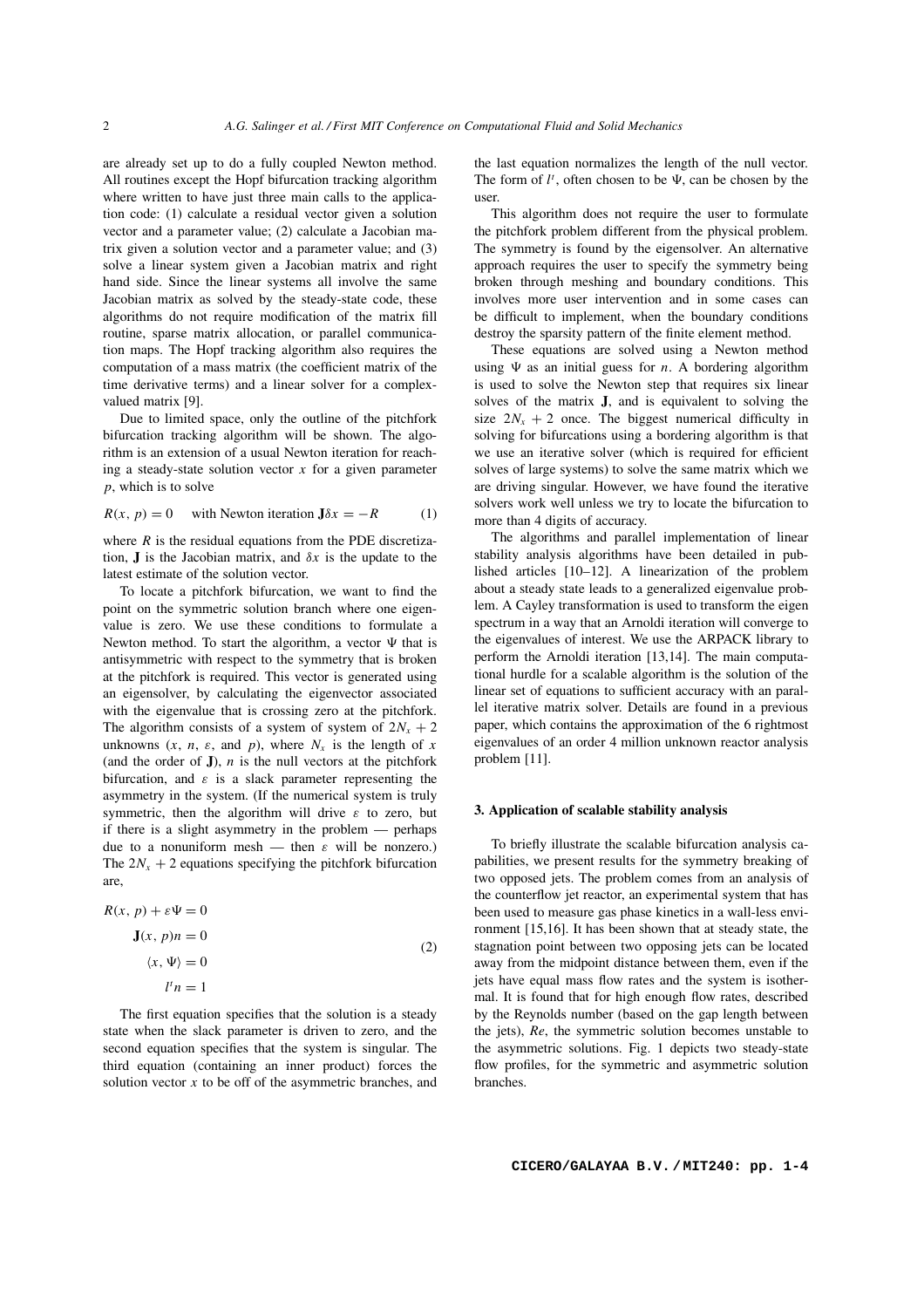

Fig. 1. Streamline profiles of the counterflow jet reactor, showing both the symmetric solution (top) and the asymmetric solution (bottom) that arise due to a pitchfork bifurcation.



Fig. 2. Two-parameter bifurcation set showing the locus of pitchfork bifurcations for 2D infinite planar jets (i.e. Cartesian coordinates). The curves delineate regions where stable steady state solutions exhibit symmetric or asymmetric flow profiles. The model consisted of 19,000 unknowns and was run on 24 processors.

The initial pitchfork bifurcation is detected using the linear stability analysis capability. At each step along a continuation run, where steady state solutions are calculated at increasing values of *Re*, the rightmost eigenvalues were approximated. When a single real eigenvalue crossed through zero to the positive half plane, signaling a pitchfork bifurcation, the pitchfork tracking algorithm (2) was started. The flow rate (*Re*) at which the pitchfork occurs is converged to using Newton's method. Once one pitchfork is located, it is easily tracked as a function of a second parameter, a geometric aspect ratio comparing the diameter of the inlet jet to the gap between the jets. Fig. 2 show the curve of pitchfork bifurcations in the two-parameter space



Fig. 3. Two-parameter bifurcation set showing the locus of pitchfork bifurcations for opposed circular jets in 2D (using cylindrical coordinates). The curves delineate regions of symmetric and asymmetric flow profiles. The 2D model consisted of 15,000 unknowns and was run on 24 processors.

for a 2D calculation of rectangular jets. Fig. 3 and Fig. 4 show the same results for circular jets, a more accurate model for the counterflow reactor, which are calculated in 2D using cylindrical coordinates and repeated in 3D using Cartesian coordinates. By tracking the bifurcation point, an operability chart is directly generated that shows the maximum flow rate at which the reactor can be operated to still avoid the asymmetric solutions.

## **4. Conclusions**

A set of bifurcation analysis algorithms and a linear stability analysis capability have been successfully imple-